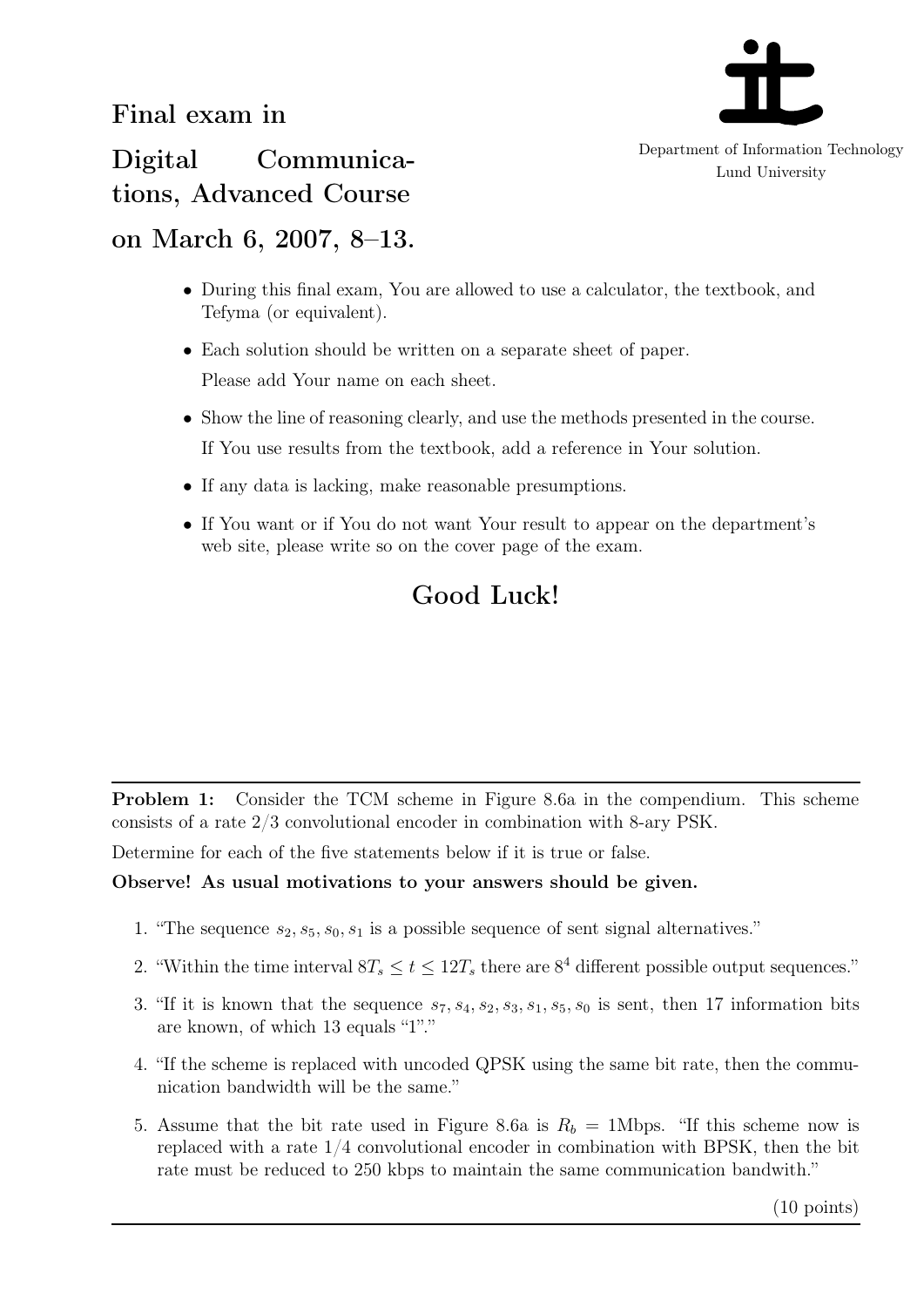**Problem 2:** Assume 8 equally likely signal alternatives, AWGN channel with  $R_N(f) = N_0/2$ , and ML symbol receiver. The signal alternatives are shown in signal space below together with the 3-tuple of information bits that is mapped to each signal.

$$
\begin{array}{ccccccccccc}\n & z_0 & z_1 & z_2 & z_3 & z_4 & z_5 & z_6 & z_7 \\
& & \times & \times & \times & \times & \times & \times & \times & \times & \rightarrow & \phi_1 \\
& 9a & 000 & 001 & 011 & 010 & 110 & 100 & 101 & 111 & 27a\n\end{array}
$$

- a) Assume that the three bits 110 are sent and that the noise component  $w_1$  in the correlator output  $r_1$  equals  $w_1 = -3.25a$ . Will the bits be erroneously decoded?
- b) Calculate the symbol error probability exactly if it is known that  $E_2/N_0$  is 34.83 dB ( $E_2$  is the signal energy in the signal alternative  $z_2(t)$ .
- c) Calculate  $\mathcal{E}_b/N_0$  for the case considered in b). Conclusions?

(10 points)

a) Consider the communication system below,

Problem 3:



The signal  $s(t)$  is the output signal shown in Figure 8.6 in the compendium. It is known that after processing the received noisy signal point  $(r_1[i], r_2[i])$  the Viterbi algorithm has saved the following accumulated squared Euclidean distances:

| State          | Saved value |
|----------------|-------------|
| $\mathcal{O}$  | $28.4a^2$   |
| 1              | $27.9a^2$   |
| 2              | $28.8a^2$   |
| 3              | $28.0a^2$   |
| $\overline{4}$ | $28.3a^2$   |
| 5              | $27.8a^2$   |
| 6              | $28.5a^2$   |
| 7              | $27.7a^2$   |
|                |             |

It is known that the next received noisy signal point is  $(r_1[i+1] = 0, r_2[i+1] = a/8)$ . Calculate the value of the accumulated squared Euclidean distance that will be stored by the Viterbi algorithm in state number 2 after processing  $(r_1[i+1], r_2[i+1])$ .

b) Assume that QAM signal alternatives are sent from a transmitter.

Give examples of situations when the received signal alternative can be considered to be an attenuated and rotated version of the sent QAM signal alternative.

How does attenuation and rotation affect the receiver design, and the symbol error probability?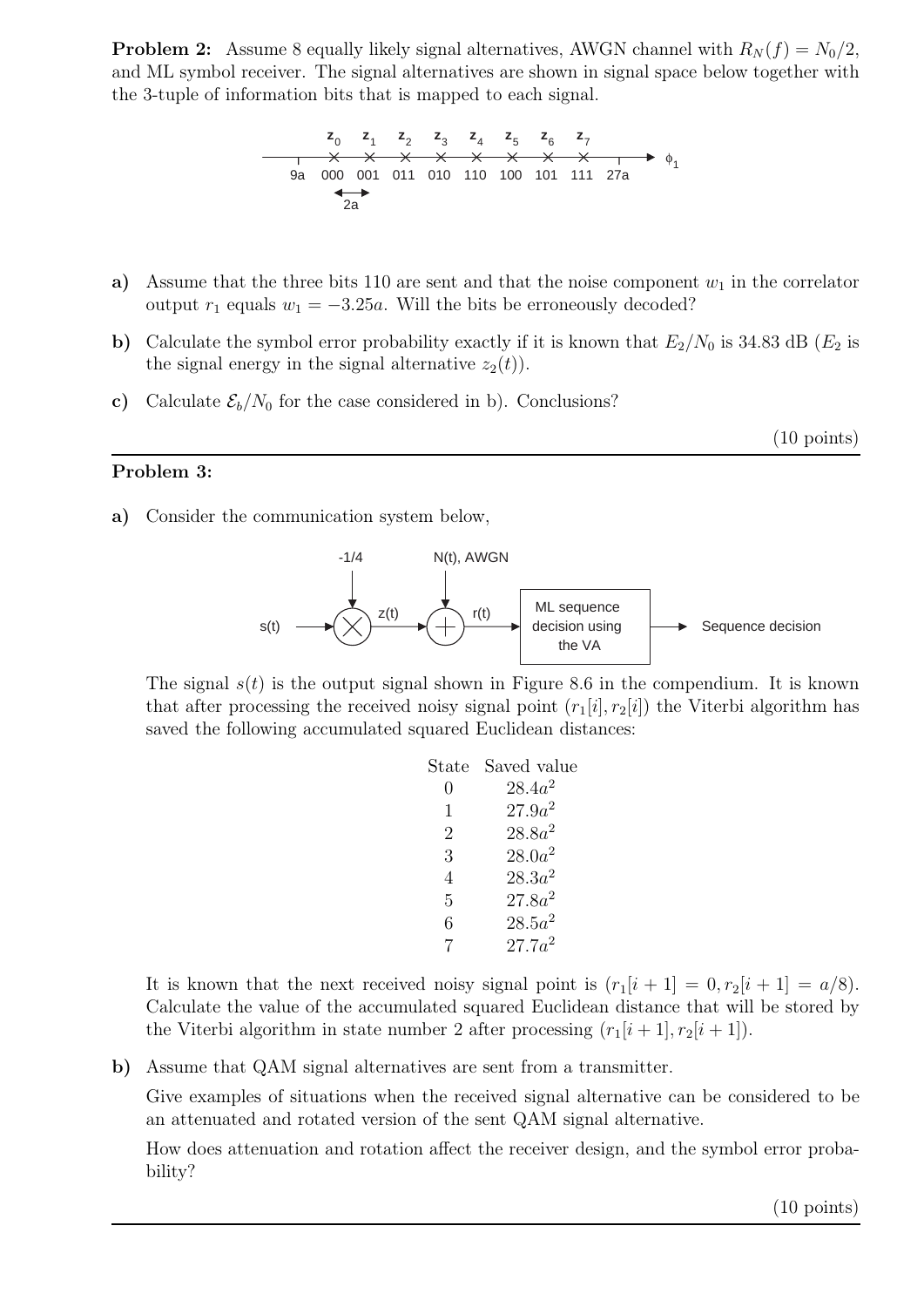Problem 4: Assume two communication applications located in separate frequency bands, see below.



The transmitted signal power for application i is denoted  $P_{sent,i}$ ,  $i = 1, 2$ . The transfer function  $H(f)$  is such that  $H(f) = \alpha_i$  within the frequency band  $W_i$ ,  $i = 1, 2$ . AWGN  $N(t)$  with power spectral density  $R_N(f) = N_0/2$  disturbs the received signal. The capacity  $C_i$ , within the frequency band  $W_i$ , is

$$
C_i = W_i \log_2 \left( 1 + \frac{\alpha_i^2 P_{sent,i}}{N_0 W_i} \right), i = 1, 2
$$

a) Assume that  $W_2 = 4W_1$ . Determine the parameters  $C_{tot}$  and  $\mathcal{E}_b/N_0$ , defined as

•  $C_{tot} = C_1 + C_2$  $\bullet$   $\frac{\mathcal{E}_{b}}{N_{0}} = \frac{\alpha_{1}^{2}P_{sent,1} + \alpha_{2}^{2}P_{sent,2}}{C_{tot}N_{0}}$  $C_{tot}N_0$ 

for the two cases below:

i) 
$$
P_{sent,1} = \frac{N_0 W_1}{\alpha_1^2} \cdot 3
$$
,  $P_{sent,2} = 0$   
ii)  $P_{sent,1} = \frac{N_0 W_1}{\alpha_1^2} \cdot 4 = P_{sent,2}$ 

The parameters  $C_{tot}$  and  $\mathcal{E}_b/N_0$  indicate the joint potential of the two applications.

What are your comments to your answers in i) and ii)?

When is it efficient to send all signal power in only one channel (as in i))?

b) From a standardization organization point of view a reasonable strategi, to decide how much bandwidth  $W_2$  that should be allocated to application 2, is to require that both communication links should have the same potential in terms of capacity, i.e.,  $C_1 = C_2$ , provided that  $P_{sent,1} = P_{sent,2}$ .

Determine the bandwidth  $W_2$  that should be allocated to application 2, given that

$$
\bullet \quad P_{sent,1} = P_{sent,2}
$$

$$
\bullet \quad C_1 = C_2
$$

 $\bullet$   $\frac{\mathcal{E}_{b,1}}{N_0} = \frac{\alpha_1^2 P_{sent,1}}{C_1 N_0}$  $C_1N_0$  =  $55$ 

The last condition implies that the quality of communication link 1 is assumed to be quite high.

(10 points)